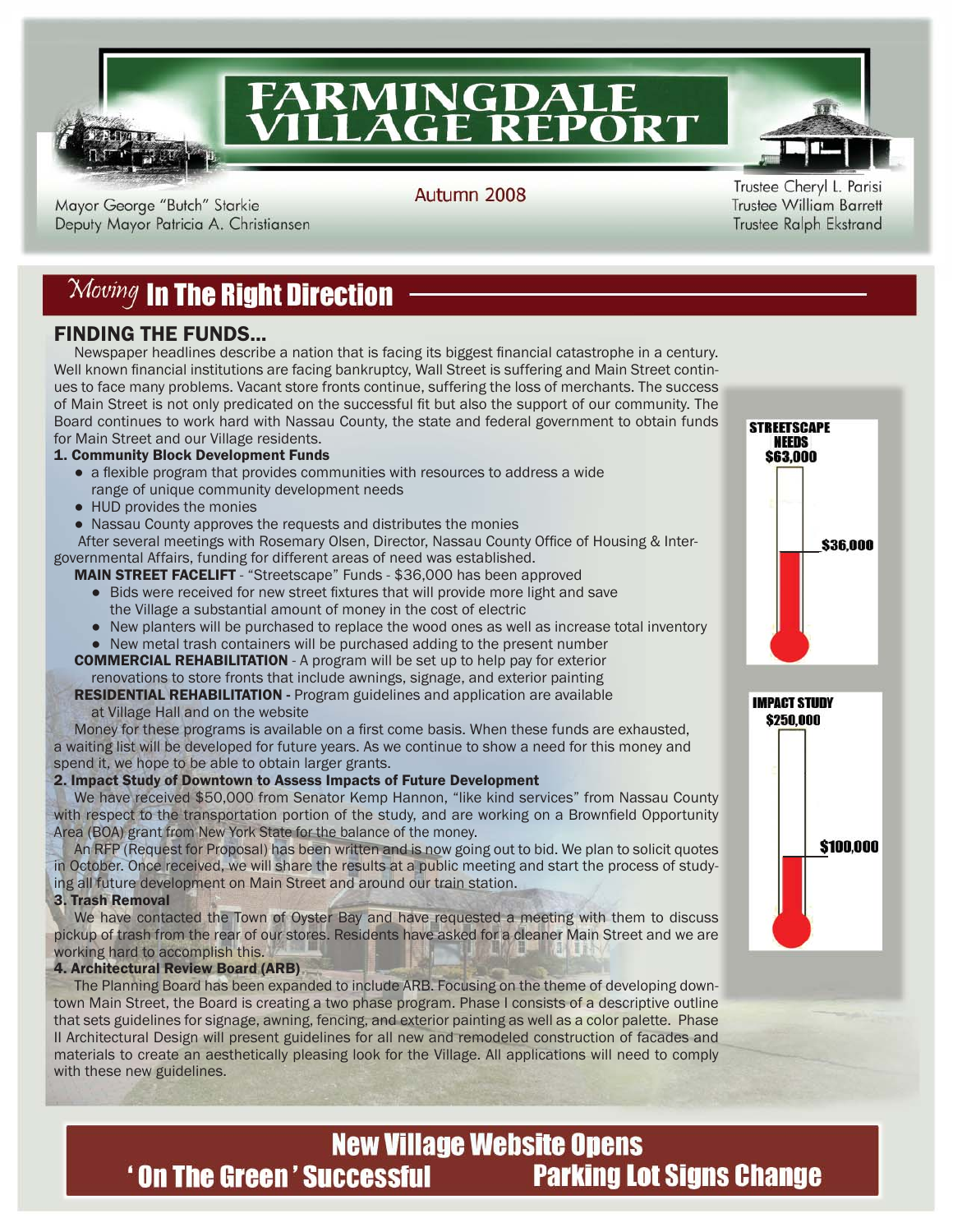

Fall is here and the leaves are getting ready to change their color. The members of the Beautification Committee are preparing to get Main Street ready for our Columbus Day Fair weekend. Towards that end, they will be planting mums and cabbages in the planter boxes and putting up cornstalks for all to enjoy during the fall season. During the summer months, we met with members of the Main Street Revitalization Committee and the Planning Board to discuss the purchase of new street lights for our Main Street as well as new planters and benches. Selections were made and proposals were put together and submitted to Nassau County as part of our Community Block Grant request. Once we receive approval from the County, final selections can be made and work commenced.

Holiday decorations will begin to appear on November 22nd and 29th all in advance of the Tri-Centennial Tree Lighting on December 3rd. All volunteers are welcome to join the committee on those Saturdays to help transform our Village into a Holiday Wonderland.

All residents of the Village are welcome to become part of the Beautification Committee in one or more ways: attend our meetings, help with preparation and planting on designated days, donate supplies and refreshments on "beautification work" days, contribute to the Village Beautification account. New volunteers are encouraged to leave their name at Village Hall or email Deputy Mayor Pat Christiansen at

pchristiansen@farmingdalevillage.com.

Special thanks to the staff at our Department of Public Works. Through their diligent efforts, the flowers in our hanging baskets, planter boxes, Village Green and Northside Park looked beautiful all summer.



Take a look at what the Village of Farmingdale has to offer. Check out our new website at www.farmingdalevillage.com. We hope that all our Village merchants participate. The Village has offered this service FREE to our merchants and allows for an easy to access directory of Village merchants, services and events. Merchants received a hand delivered announcement of our website. So if you don't see them listed, please encourage them to send in the information and I'll be happy to add them to the website. The site has been designed to promote our merchants. We hope that it will be successful in bringing you to our neighborhood. You may contact Trustee Cheryl Parisi at cparisi@farmingdalevillage.com.

#### DID YOU KNOW...



Mayor Starkie was appointed to the Long Island Regional Planning Council by Nassau County Executive Tom Suozzi. He was unanimously approved by the Legislature.

Going to the city for the day? Village residents can obtain a one day railroad parking permit for \$3.00

No permit is needed to park at the train station between 4:00 pm and 4:00 am.

#### COLUMBUS DAY WEEKEND SCHEDULE OF EVENTS

Thursday, October 9, 2009 Carnival Only 5:00 - 10:00 pm Friday, October 10, 2009

| Carnival Only          | $5:00 - 11:00$ pm |
|------------------------|-------------------|
| <b>Firehouse Sales</b> | $5:00 - 11:00$ pm |

Saturday, October 11, 2009 Carnival Noon - 11:00 pm Street Fair 6:00 am - 6:00 pm Firehouse Sales Noon - 11:00 pm

Sunday, October 12, 2009 Carnival Noon - 11:00 pm Street Fair 6:00 am - 6:00 pm Firehouse Sales Noon - 11:00 pm Parade 5:00 pm - 7:00 pm Fireworks 10:00 pm

Monday, October 13, 2009 Carnival Noon to 10:00 pm Firehouse Sales Noon to 10:00 pm

#### Rain Dates:

Sunday, October 19 - 6:00 am - 6:00 pm Sunday, October 26 - 6:00 am - 6:00 pm

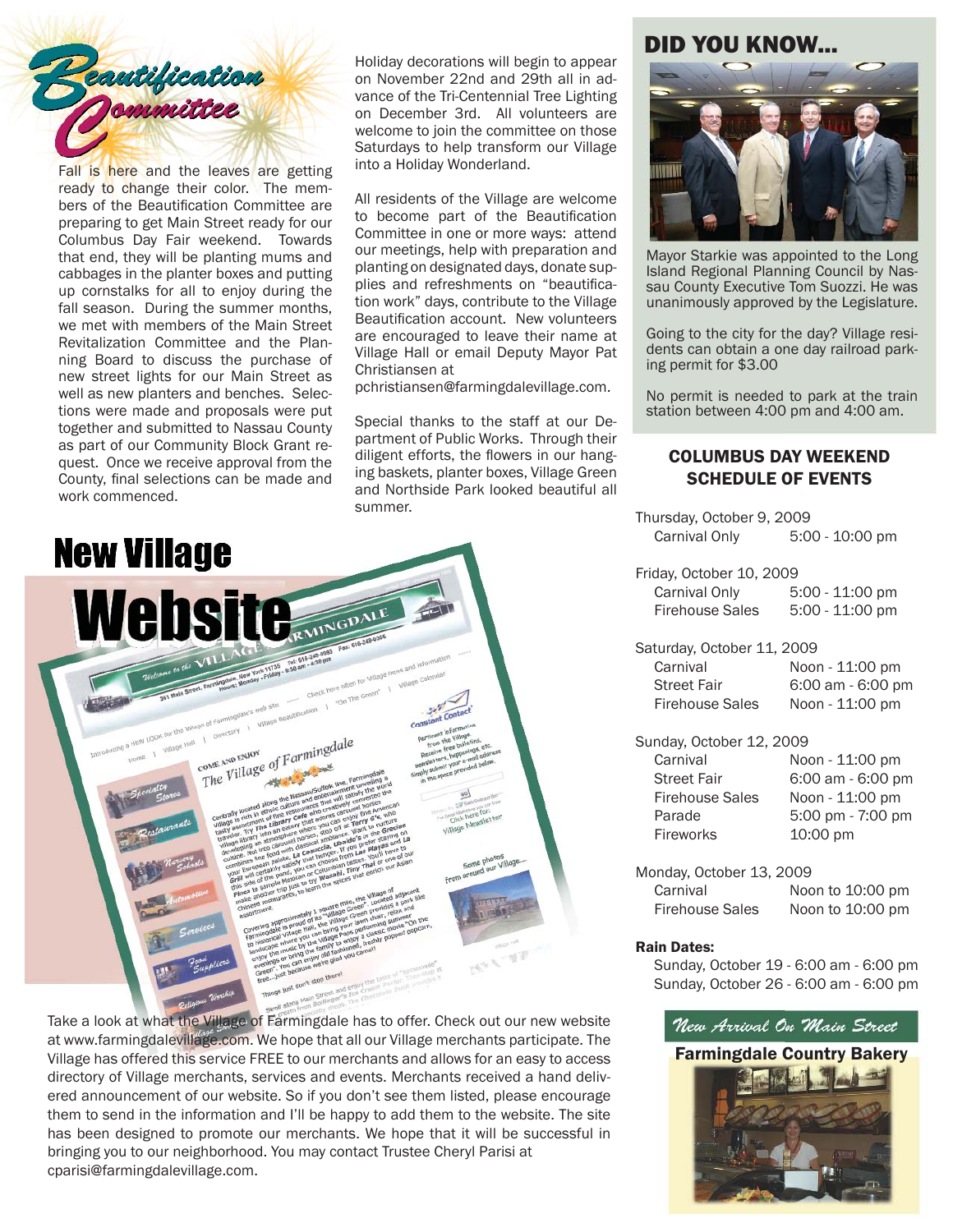### SENIOR CITIZEN FLU VACCINATION PROGRAM

FOR VILLAGE RESIDENTS 60+ October 22, 2008 10:00 am - 2:00 pm Prior Registration Is Required No Exceptions!

Flu shots will be dispensed in cooperation with Nassau University Medical Center and the Inc. Village of Farmingdale. There is *no out of pocket expense* to the senior. Flu shots will be dispensed at Hardscrabble Apartments, Community Room, Main Street, Farmingdale on October 22, 2008 between 10:00 am and 2:00 pm.

Registration will be October 7, 8, and 9 at Village Hall, 361 Main Street, Farmingdale between 10:00 am and 3:00 pm. For Hardscrabble residents registration is on October 15th from 10 am - 3 pm and October 16th from 10 am - Noon at Hardscrabble.



**Columbus Day** Fair Oct. 9th - Oct. 13th 2008

### **Leaf and Snow Removal**



Zone 1 -North of Conklin and West of Main

Zone 3 - South of Conklin

Zone 2 - North of Conklin and East of Main and West of Main Zone 4 - South of Conklin

and East of Main

Leaves will be picked up by zones. Each Zone will have two scheduled pickups approximately four weeks apart. The Town of Oyster Bay will pick up bagged leaves on trash days, twice a week. Homeowners who have landscapers are required to have them remove the leaves. Pickup will begin as soon as the leaves begin to fall. Snow removal is done by Zones as well.

Art no The Park

The first annual "Art in the Park" on the Village Green was a tremendous success. Village resident, Fran Rotundo, proposed the idea to the Village Board in early May. She took the reigns and ran with the

idea. The artists who displayed their works were happy with the turnout and the possibility to sell a piece of art. With the first "Art in the Park" under her belt, I'm sure Fran is already planning next year's event! Thank you Fran for a job well done! The Village truly appreciates all your efforts!!





### age Signs Get A Makeover

Parking as well as ticketing has been a tremendous problem in the Village. Trustee Cheryl Parisi worked with DPW to design the sign shown to the left. It will be placed at all entrances to Village parking lots.

Simply stated, you must check posted signs within the parking lot to determine whether you can or cannot park there and for how long. All parking lots are being restriped, where necessary, and DPW is making sure that all rows have sufficient signs as well as the correct signs. The Village is strictly enforcing the 3 hour parking limit in all lots and has moved some 12 hour Village permit parking to Parking Lot #3 (east side of Main Street behind The Inn on Main). Parking Lot #4 (east side of Main Street behind CVS) has made the last row of parking (closest to St. Kilian's) three hour parking. It was 12 hour Village permit parking.